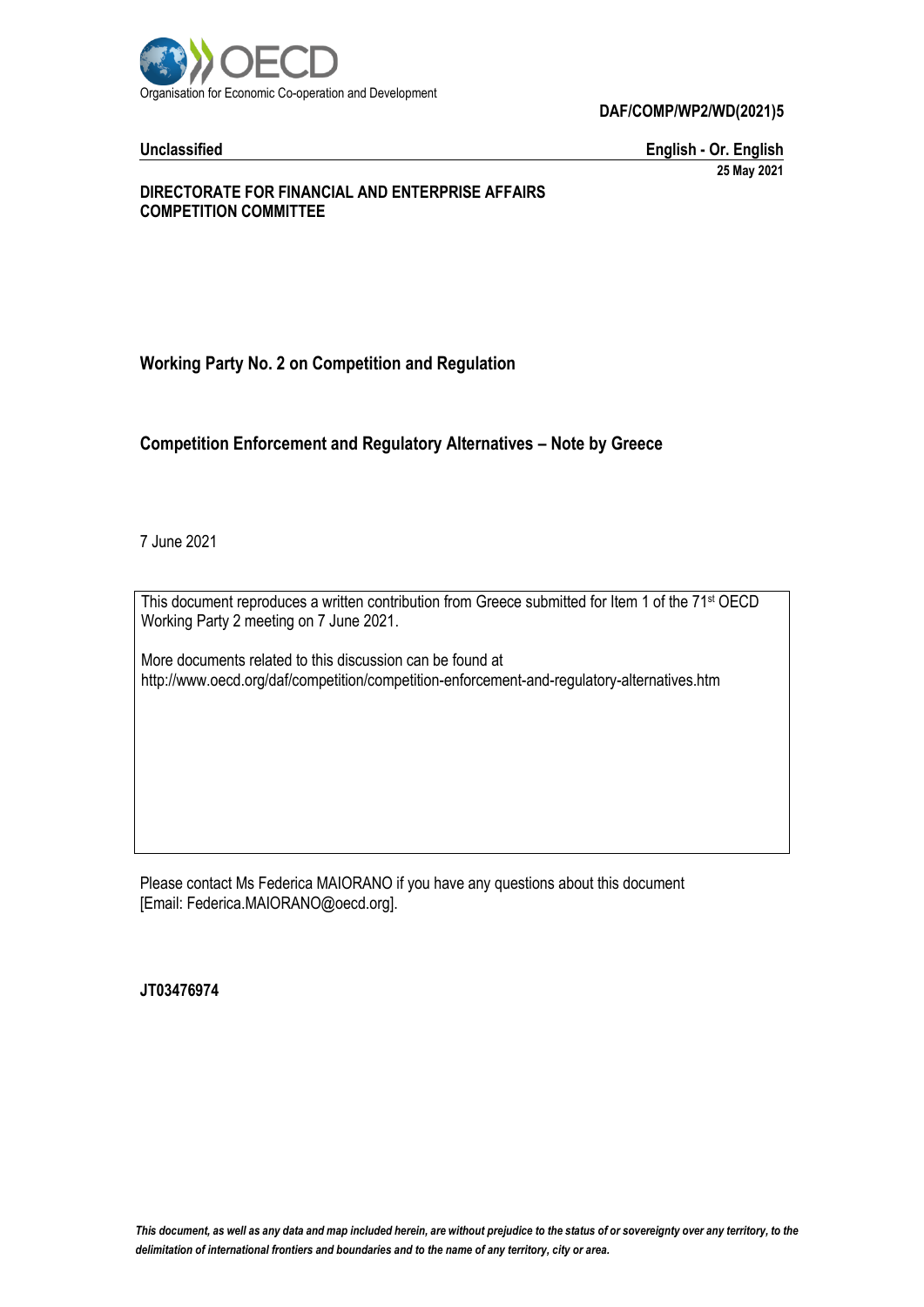# *Greece*

# **1. Introduction**

1. This Note by the Hellenic Competition Commission ("HCC") first provides a concise discussion of the interplay between regulation and competition<sup>1</sup>. Second, it discusses the quasi regulatory tools for the enforcement of competition law and policy under Law 3959/2011 on the Protection of Free Competition (as amended) ("Greek Competition Act") and presents examples of past enforcement practice. Third, it presents the proposed changes to the Greek Competition Act considering market digitalization and platform ecosystem competition.

# **2. Competition and Regulation: contextualising the debate**

2. Competition law is one among various tools for state intervention in markets, and its contours must be defined with regard to other forms of state intervention, such as regulation<sup>2</sup>. Governments intervene widely in markets to achieve various policy goals. Sometimes these policy goals align with one another and sometimes they conflict and require various trade-offs in policy responses, such as to pursue efficiency, to correct market failures, or to ensure equity and distributive justice.

3. Broader competition policy (which includes not only competition law provisions but also other measures to address competition problems in the economy) interfaces with state activity across many different levels of how government organizes economic behaviour. Government organizes economic activity in part through the shape and nature of regulation and overall state involvement. When considering the question of institutional design, how countries design optimal competition policy involves three choices: what to leave to the jurisdiction of competition law (and competition agencies and judges), what to assign to non-competition authorities (such as sector regulators) exclusively as part of their jurisdiction, and how to establish concurrent jurisdiction among the competition authority and two or more regulatory authorities.

4. Competition policy goals can be aligned with broader regulatory goals. However, sometimes such goals are in conflict. Similarly the relationship between competition law and regulation can be shaped by various complementarities or can be one of substitution.

<sup>1</sup> Various issues on the competition/regulation interplay were addressed at the conference *The intersection between Competition and Regulation and the Prospects for Reform*, organised by HCC. See the relevant press release [https://www.epant.gr/en/enimerosi/press-releases/item/1301-press](https://www.epant.gr/en/enimerosi/press-releases/item/1301-press-release-digital-international-conference-the-intersection-between-competition-and-regulation-prospects-for-reform.html)[release-digital-international-conference-the-intersection-between-competition-and-regulation](https://www.epant.gr/en/enimerosi/press-releases/item/1301-press-release-digital-international-conference-the-intersection-between-competition-and-regulation-prospects-for-reform.html)[prospects-for-reform.html.](https://www.epant.gr/en/enimerosi/press-releases/item/1301-press-release-digital-international-conference-the-intersection-between-competition-and-regulation-prospects-for-reform.html) For the teleconference video overview see https://www.epant.gr/en/enimerosi/publications/media/item/1294-the-intersection-betweencompetition-and-regulation-prospects-for-reform.html

<sup>&</sup>lt;sup>2</sup> There is a massive literature on this distinction between competition and regulation, perceived as separate spheres but still in constant interaction with each other. We note some recent contributions in Europe: N Dunne, *Competition law and Economic Regulation – Making and Managing Markets* (CUP, 2015); J Drexl & F DiPorto (eds.), *Competition Law as Regulation* (Edward Elgar, 2015); J Tapia & D Mantzari, 'The Regulation/Competition Interaction', in I Lianos and D Geradin (eds) *Handbook on European Competition Law-Substantive Aspects* (Edward-Elgar 2013), 588.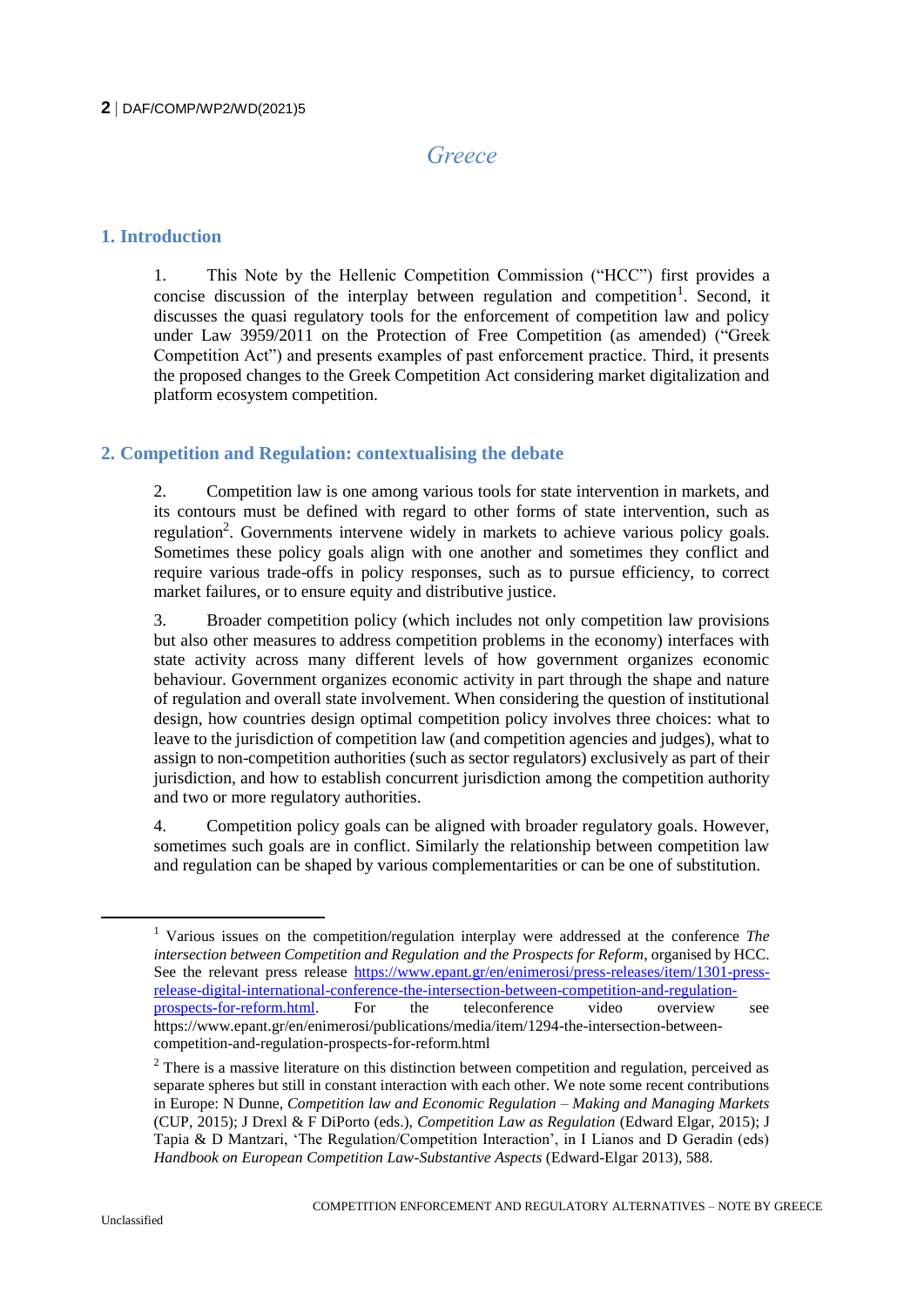5. Conflicts between competition law and regulation may be *direct*, if regulation affects the core parameters of competitive markets by restricting competition on price, entry and quantity, as it is often the case for economic regulation, or *lateral*, in case these core dimensions of competition are not directly targeted, but regulation may nevertheless indirectly affect them, as it may be the case in situations of social or technical regulation. The situation is more complex with regard to social and technical regulation, which for instance sets and monitors standards to ensure compatibility between various products, to address privacy, or safety and environmental concerns. One may distinguish between situations of lateral conflict which may occur because competition law enforcement can jeopardise the aims followed by these various regulatory tools, from what we can call situations of "regulatory osmosis", that is, the absorption of regulatory aims in the enforcement of competition  $law<sup>3</sup>$ . This process may occur as a result of the pressure to interpret and enforce competition law principles in congruence to the aims and the structure of the entire legal system to which competition law is integrated.

6. Economic regulation denotes the government intervention in a sector to correct a market failure arising from e.g. a natural monopoly (telecom, energy), or asymmetric information. It acts *a priori*, requires continuous monitoring and is intrusive in management. In contrast, competition law consists in a set of rules for market operation that prevents and sanctions abuses of market power, across all sectors. It acts *a posteriori*, once behavior is observed and mostly relies on the dissuasive power of sanctions. From this perspective, it is a less intrusive tool for market management in comparison to regulation.

7. Economic regulation's role is complementary to competition law since regulation controls monopolies that would never function efficiently under competition, its main function being to adopt measures that can control monopoly pricing. By ensuring nondiscriminatory access to necessary inputs, e.g. network infrastructure, economic regulation may also facilitate competition in markets, thus enabling a greater scope of intervention for competition law. The less the regulatory regime interferes with the workings of the market, the more room for competition law. Expanded confidence in competition and markets may lead some previously regulated sectors towards a specific competition law regime, taking into account the specificities of the economic sector, and even leading to the application of general competition law rules. This movement across the regulation/competition continuum may be observed in various sectors, such as airlines, maritime transports, telecoms and energy.

8. However, regulation may also be substitutable to competition law, as experience has shown that when markets or segments of network industries become competitive then sector-specific regulation is often substituted by competition law. Indeed, this may happen when the interaction of competition law and regulation could prove problematic, in particular if the regulatory regime aims to control prices, restrict entry, give incumbents a competitive advantage, or requires or permits some practice that competition law prohibits. Note that price or entry regulation by Member States may be subject to EU competition law, under a joint application of Articles 4(3) TEU and 101/102 TFEU<sup>4</sup>. Risks of

COMPETITION ENFORCEMENT AND REGULATORY ALTERNATIVES – NOTE BY GREECE

<sup>3</sup> See, I. Lianos, V. Korah, P. Siciliani, Competition Law: Analysis, Cases and Materials (OUP, 2019), paras 2.4.3.

<sup>4</sup> On price regulation and EU competition law in general, see AD Macculloch, 'State intervention in pricing: an intersection of EU free movement and competition law', (2017) 42(2) ELRev 190; A. Andreangelli, 'Making markets work in the public interest: Combating hazardous alcohol consumption through minimum *pricing rules* in Scotland', (2017) 36(1) Yearbook of European Law 522; N Dunne, 'Price Regulation in the Social Market Economy', LSE Law, Society and Economy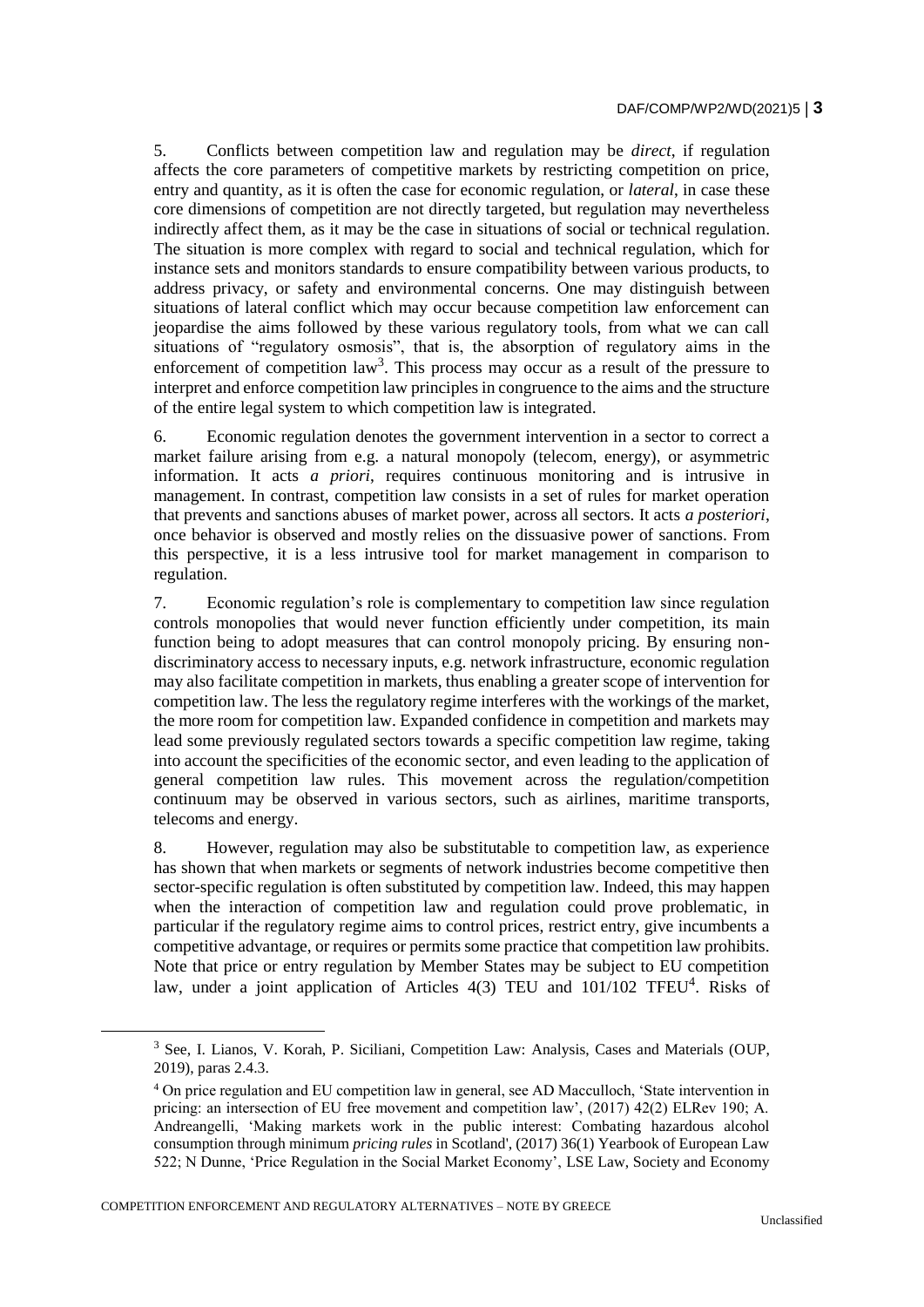substantive conflict may be exacerbated if different institutions are in charge of competition law enforcement from those in charge of regulating the specific economic sector.<sup>5</sup>

9. In a nutshell, EU Competition law accepts the cumulative application of competition law and economic regulation. *Ex ante* regulation by a National Regulatory Authority ("NRA") does not prevent the *ex post* intervention on the basis of EU competition rules<sup>6</sup>. That said, it might be necessary to choose which of the instruments will be preferred for the specific circumstances of the case.

10. Several parameters may influence this choice. *First*, the timing of intervention, since regulatory authorities intervene *ex ante*, as opposed to 'traditional' competition enforcement being primarily an ex post instrument focusing on abusive and anticompetitive conduct. However, this distinction may be blurred, especially for competition authorities, given that they often possess a number of tools that allow for ex ante intervention, such as sector inquiries and the adoption of different types of "prophylactic" or structural remedies<sup>7</sup>. *Second*, regulation may pursue a wider array of policy goals than competition law enforcement<sup>8</sup>. *Third*, competition enforcement can be more adaptable to rapidly emerging new business models, such as multi-sided platforms and the emergence of platform ecosystems.

11. In conclusion, the balance between competition law enforcement and regulation will depend on the dominant perception of the moment with regard to the likelihood of market failure vis-à-vis governmental failure and on the policy space that is left by EU law (primary and secondary) to Member States for regulatory intervention. Periods favouring government intervention in markets and regulation may be followed by periods limiting government intervention and use instead the competition law tool.

12. Finally, as mentioned above, the distinction between competition and regulation becomes blurred in light of various competition authorities' quasi regulatory tools that allow for ex ante intervention. Section III below discusses such tools in the HCC arsenal.

Working Papers (03/2017). Department of Law, London School of Economics and Political Science.

<sup>&</sup>lt;sup>5</sup> This may be the case in the EU, as the Commission and a network of National Competition Authorities (NCAs) are in charge of competition law enforcement but National Regulatory Authorities (NRAs) are in charge of regulation. In the UK, the risk of conflict is mitigated by the fact that sector-specific regulators have concurrent enforcement powers with regard to competition law enforcement in their respective economic sector of responsibility.

<sup>6</sup> See, Case C-280/08 *Deutsche Telekom AG v Commission [2010]* ECR I-9555; Case C-295/12, *Telefónica SA and Telefónica de España SAU v Commission*, ECLI:EU:C:2014:2062. For a more detailed analysis, see G. Monti, 'Managing the Intersection of Utilities Regulation and EC Competition Law' (2008) 4(2) *Competition Law Review* 123; J Tapia & D Mantzari, 'The Regulation/Competition Interaction', in I Lianos and D Geradin (eds) *Handbook on European Competition Law-Substantive Aspects* (Edward-Elgar 2013), 588. Concerning UK competition law, see G. Monti, 'Utilities regulators and the Competition Act 1998 in B. Rodger (ed) *Ten Years of UK Competition Law Reform* (Dundee University Press, 2010), 139.

<sup>&</sup>lt;sup>7</sup> I. Lianos, Competition Law Remedies in Europe: Which Limits for Remedial Discretion?, in I. Lianos & D. Geradin, (Eds.), *Handbook on European competition law* (Edward Elgar, 2013), 362.

<sup>&</sup>lt;sup>8</sup> Nevertheless, there is scope for adjusting competition enforcement tools to meet certain wider societal goals. See, I. Lianos, Polycentric Competition Law, (2018) 71(1) Current Legal Problems 161.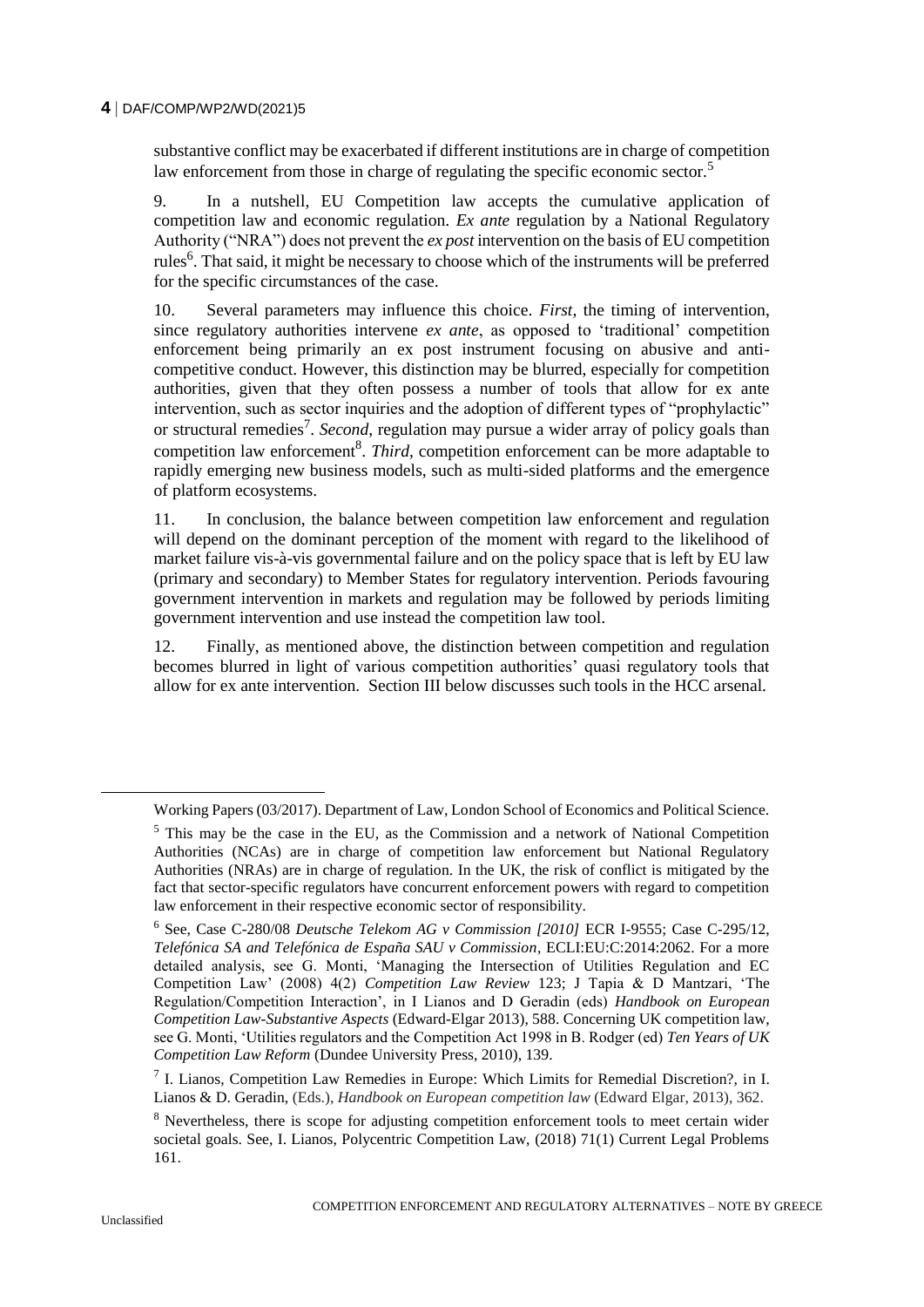## **3. Quasi-regulatory instruments under Greek Competition Act**

13. The HCC enforces competition law horizontally across sectors with the exception of telecommunications and postal services, where the authority lies with the competent NRA, i.e. the Hellenic Telecommunications and Post Commission ("EETT").

14. The Greek Competition Act incorporates a number of quasi regulatory tools namely: i) the acceptance of commitments (art. 25, par.6) in case of suspected infringements under Articles 1 and 2 (equivalent to Articles 101 and 102 TFEU)<sup>9</sup>, ii) the imposition of structural and behavioral remedies under merger control (art.8 par.8)<sup>10</sup>, iii) the competence to issue Opinions (art.  $21$ )<sup>11</sup>, iv) the market investigation tool in specific sectors of the economy where conditions of effective competition do not exist (art. 11) according to which remedial measures may be imposed upon market participants<sup>12</sup>, and v) sectoral inquiries (art. 40).

15. In addition, the HCC cooperates with NRAs or other authorities monitoring particular sectors of the national economy, by assisting them, upon request, on matters of application of Articles 1 and 2 of the Greek Competition Act (equivalent to Articles 101 and 102 TFEU) in the relevant sectors or by requesting assistance of the above authorities in cases where the responsibility of implementing the above articles in those specific sectors lies with them (art. 24).

16. Below we discuss these quasi regulatory tools and the potential cooperation between the HCC and the NRAs in turn.

#### **3.1. Adoption of commitment decisions – The case of the liberalized gas market**

#### *3.1.1. Commitment Decisions pursuant to Article 9 of Regulation No 1/2003*

#### *Legal Framework*

17. Akin to art.9 of Regulation No.1/2003<sup>13</sup>, art.25, par.6 of the Greek Competition Act foresees that the HCC may accept commitments, on the part of the undertakings or

<sup>9</sup> See HCC Decision 588/2014 codifying the commitment proceedings. See below HCC Decision 551/2012.

 $10$  See below HCC Decision 658/2018.

 $11$  See below HCC Opinion 39/2019.

<sup>&</sup>lt;sup>12</sup> See below HCC Decision 29/2012. See also https://www.epant.gr/en[/enimerosi/investigation](https://www.epant.gr/en/enimerosi/investigation-press.html)[press.html](https://www.epant.gr/en/enimerosi/investigation-press.html) and also [https://www.epant.gr/e](https://www.epant.gr/)n/ enimerosi/investigation-construction.html.

<sup>&</sup>lt;sup>13</sup> Art.9 of Regulation (EC) No 1/2003 has been used as a means of exerting pressure for the adoption of commitments and/or to force the opening of markets – i.e. the adoption of structural remedies, the standard of proof is thus significantly low and the parties may propose remedies to remove the Commission's concerns. Given the speed of the procedure, the Commission is also keen in relying on Article 9 decisions to obtain quick structural changes in the market. On commitment proceedings see J Temple Lang, 'Commitment Decisions under Regulation 1/2003' [2003] ECLR 347; R Whish, 'Commitment Decisions under Article 9 of the EC Modernisation Regulation: Some Unanswered Questions' in M Johansson, N Wahl and U Bernitz (eds), Liber Amicorum in Honour of Sven Norberg: A European for All Seasons (Bruxelles, Bruylant, 2006) 555; CJ Cook, 'Commitment Decisions: The Law and Practice under Article 9' (2006) 29 World Comp 209; W Wils, 'Settlements of EU Antitrust Investigations: Commitment Decisions under Article 9 of Regulation 1/2003'(2006) 29 World Comp 345; GS Georgiev, 'Contagious Efficiency: The Growing Reliance on US-Style Antitrust Settlements in EU Law' [2007] Utah L Rev 971; H Schweitzer, 'Commitment Decisions under Art. 9 of Regulation 1/2003: The Developing EC Practice and Case Law' (2008) EUI Working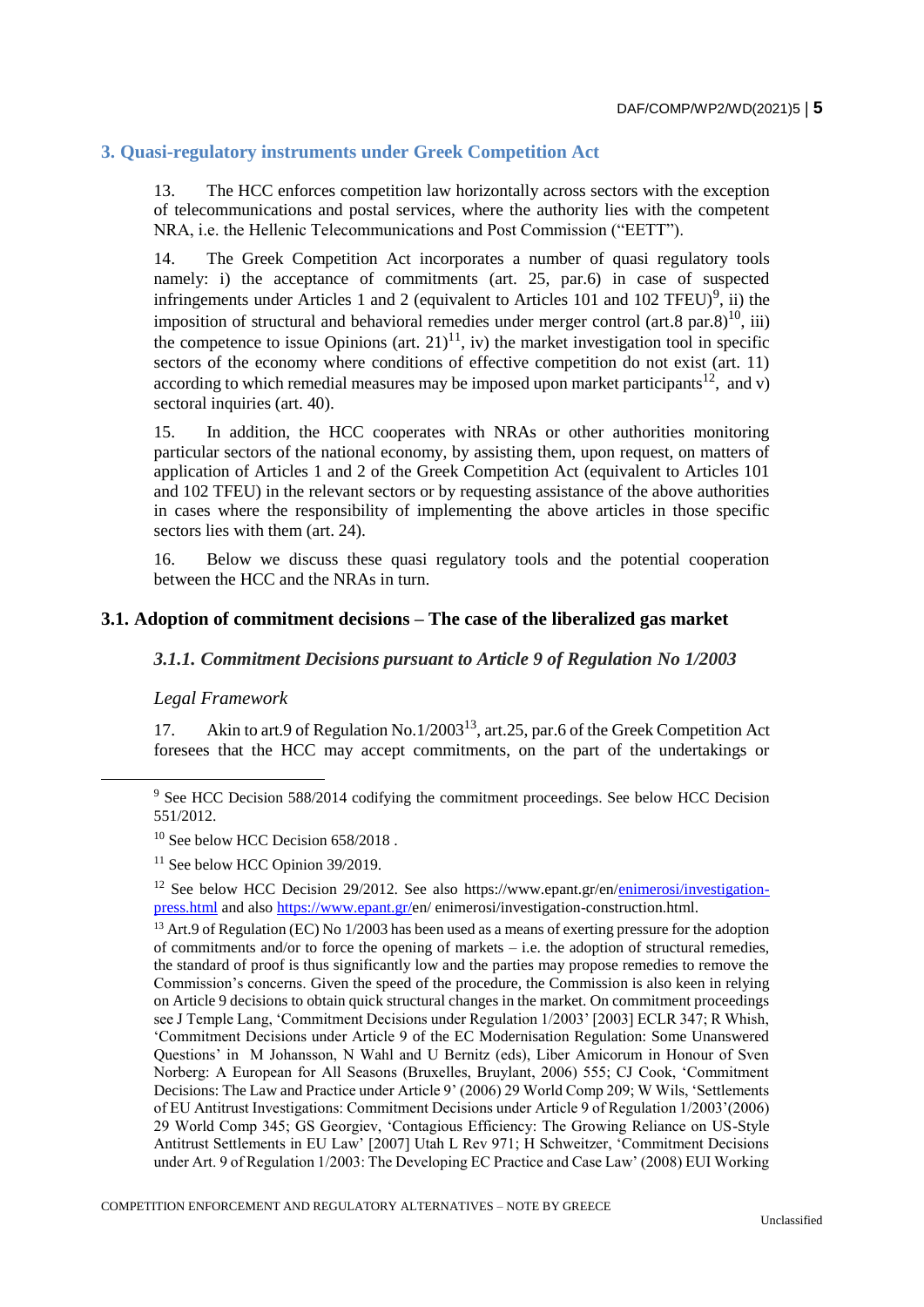associations of undertakings concerned, to cease the possible infringement of Articles1 and 2 or Articles101 and 102 of the Treaty on the Functioning of the European Union (TFEU) and may make such commitments binding for the undertakings or associations of undertakings concerned. The HCC may also reopen the proceedings where there has been a change in any of the facts on which the decision was based or the undertakings concerned act contrary to their commitments or the decision was based on incomplete, incorrect or misleading information provided by the undertakings concerned. The HCC with its Decision 588/2014 specified the terms, conditions and relevant procedure for the acceptance of commitments.

### *The case of the liberalized gas market*

18. The case concerned two consolidated complaints by ALUMINIUM SA.<sup>14</sup>, the first one submitted in 2009 against DEPA<sup>15</sup> and DESFA<sup>16</sup> (a wholly owned subsidiary of  $DEPA$ <sup>17</sup> and the second one in 2010 against DEPA. Following the investigation of the Directorate General for Competition, evidence was found supporting the allegations of the complainant that DESFA, denied access to the gas transmission network and that DEPA denied access to the secondary gas transmission market excluding its customers from importing Liquid Natural Gas, concluded an exclusive purchasing agreement and imposed the tying of supply and transmission services of natural gas.

19. With Decision **551/2012**, the HCC accepted commitments offered by DEPA with a view to speeding up the liberalisation of the Greek gas supply market. The commitments evolve around four main axes: a) the unbundling of gas supply from gas transportation services<sup>18</sup>, b) the higher degree of customers' mobility and increase of liquidity in the

Papers LAW 2008/22; W Wils, 'The Use of Settlements in Public Antitrust Enforcement: Objectives and Principles' (2008) 31 World Comp 335; Rab, Monnoyeur and Sukhtankar, 'Commitments in EU Competition Cases'(2010) 1 JECLAP 171; F Wagner-von Papp, 'Best and Ever Better Practices in Commitment Procedures after Alrosa: The Dangers of Abandoning the "Struggle for Competition Law" ' (2012) 49 CMLRev 929; N Dunne, 'Commitment Decisions in EU Competition Law' (2014) 10 JCL&Econ 399; M Ioannidou, 'The application of Article 102 TFEU in the EU energy sector: a critical evaluation of commitments' in F di Porto and R Podszun (eds), Abusive Practices in Competition Law (ASCOLA Competition Law series, Edward Elgar 2018) 129. See also J Tapia & D Mantzari, 'The Regulation/Competition Interaction', in I Lianos and D Geradin (eds) Handbook on European Competition Law-Substantive Aspects (Edward-Elgar 2013), 588.

<sup>&</sup>lt;sup>14</sup> By the HCC Decision No.  $75/2$ -12-2011 the two complaints were consolidated into one relevant investigation. The first of the aforementioned complaints was originally submitted to the Regulatory Authority for Energy (RAE) and was forwarded to the HCC pursuant to RAE Decision No 1175 in 2009. The second complaint was lodged against DEPA by ALUMINIUM SA directly to the HCC, in 2010.

<sup>15</sup> DEPA Commercial S.A. (DEPA)

<sup>&</sup>lt;sup>16</sup> Hellenic Gas Transmission System Operator S.A. (DESFA), the operator of the gas transmission system in Greece.

 $17$  Greek law prescribes the full operational separation between the two entities.

<sup>&</sup>lt;sup>18</sup>The **unbundling** of supply from transport is addressed with DEPA's obligation to untie contractually the two products/services by offering to its clients (from 30/11/2012) a gas supply contract not including transportation services. DEPA is also obliged to offer without undue delay and free of charge (if no cost incurred by it) any unused transportation capacity allocated to it at the gas network entry points, imposing a certain reduction percentage (55%) on DEPA's transportation rights per network entry point and a percentage (up to 20% or more, free of charge, if reserved capacity at the network exit points exists) on DEPA's total capacity per network entry point for a client after its declaration on the gas' purchase for a certain time period.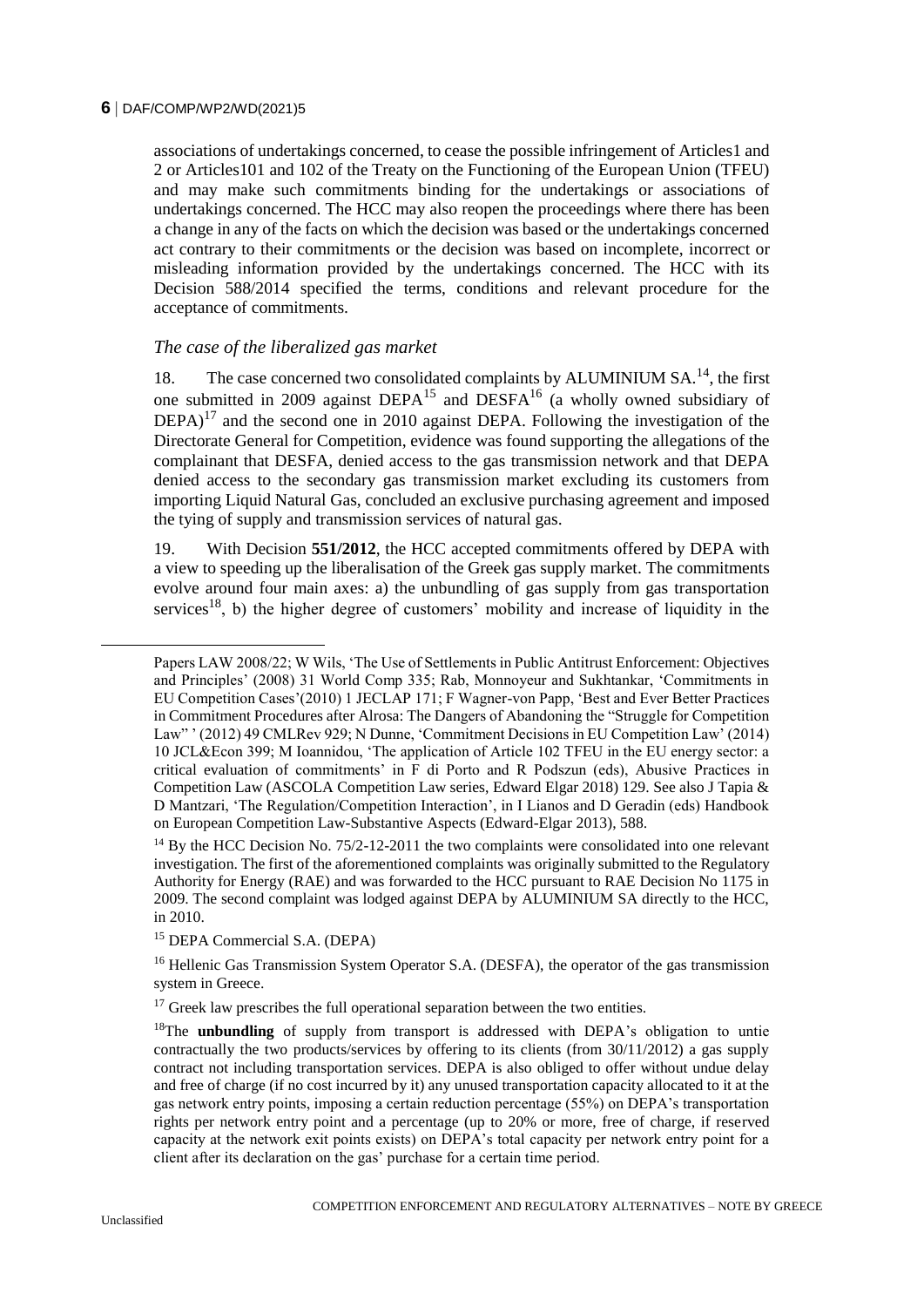market of natural gas<sup>19</sup>, c) the introduction of fair, transparent and non-discriminatory model contractual terms (including cost-oriented pricing of peak gas and other ancillary services)<sup>20</sup>as approved by the Regulatory Authority for Energy (RAE) and d) the gradual opening of reserved capacity in the natural gas transmission network $^{21}$ .

20. Following the Decision 551/2012, the HCC issued a number of Decisions<sup>22</sup> amending the commitments initially adopted by taking into account changes in the regulatory framework or other facts , which effectively and efficiently address the competition concerns identified. In the light of all the case-file evidence and the positive opinion of the Regulatory Authority for Energy (RAE), with which the HCC had a close cooperation in this case, the HCC with its recent Decision 723/2020 unanimously decided that there has been a substantial change in the relevant market conditions on which HCC Decision No. 551/VII/2012, as amended and applicable, was based regarding the third Commitment undertaken by DEPA and accepted the request of DEPA for its exemption from the obligation to implement the program of distribution of natural gas quantities through electronic auctions, as set out in Decision No. 631/2016.

21. A Decision is still pending at the time of writing on whether the purpose of the remaining of the above Commitments<sup>23</sup> has now been fulfilled, taking into account the prevailing conditions in the domestic market for natural gas and the establishment of a substantial change in the facts on which the HCC Decision 551/2012, as amended and applicable, was based.

22. The HCC accepted the commitments proposed by DEPA since the problems resulted from the liberalization of the energy market have been promptly identified, addressed and effectively resolved within the period of commitments duration. Additionally, the commitment decision contributed to the speeding up and of the procedure of restoring the efficient competition in the market.

 $\overline{a}$ 

COMPETITION ENFORCEMENT AND REGULATORY ALTERNATIVES – NOTE BY GREECE

<sup>&</sup>lt;sup>19</sup>A higher degree of **customers' mobility** is achieved, firstly, through the renegotiation of their annual contract gas quantities (ACQs). In particular, DEPA will inform all its clients by 30th November 2012 i) for the re-assessment of their annual quantities ii) for the contract duration (no longer than two years with customers that purchase more than 75% of their actual gas supply needs from DEPA). In addition, an auction system shall increase **liquidity** in the market of natural gas supply and therefore decrease customers' dependence from DEPA.

<sup>20</sup>With a view to enhancing **transparency** as regards contractual terms and to assuring that the respective services are supplied under **FRAND terms**, DEPA committed to adopt model contracts approved by the Regulatory Authority for Energy (RAE) and published at DEPA's website.

<sup>&</sup>lt;sup>21</sup> The accepted commitments leading to the **opening of sufficient capacity** at the entry points of the transmission network for third importers and customers, in order to enable capacity acquisition at the primary market of gas transmission and thus the possibility to find alternative sources of supply. In this respect, DEPA committed, firstly to not acquire any future capacity at the network entry points, unless no third party has declared its intention to use such a capacity, and for a period of time not exceeding one year.

<sup>22</sup> Decisions 589/2014, 596/2014, 618/2015, 631/2016, 651/2017.

<sup>&</sup>lt;sup>23</sup> See the relevant press release [https://www.epant.gr/en/enimerosi/press-releases/item/1355-press](https://www.epant.gr/en/enimerosi/press-releases/item/1355-press-release-statement-of-objections-on-the-request-put-forth-by-depa-commercial-s-a.html)[release-statement-of-objections-on-the-request-put-forth-by-depa-commercial-s-a.html.](https://www.epant.gr/en/enimerosi/press-releases/item/1355-press-release-statement-of-objections-on-the-request-put-forth-by-depa-commercial-s-a.html) For commitment No.3 of Decision 551/VII/2012 see HCC Decision 723/2020.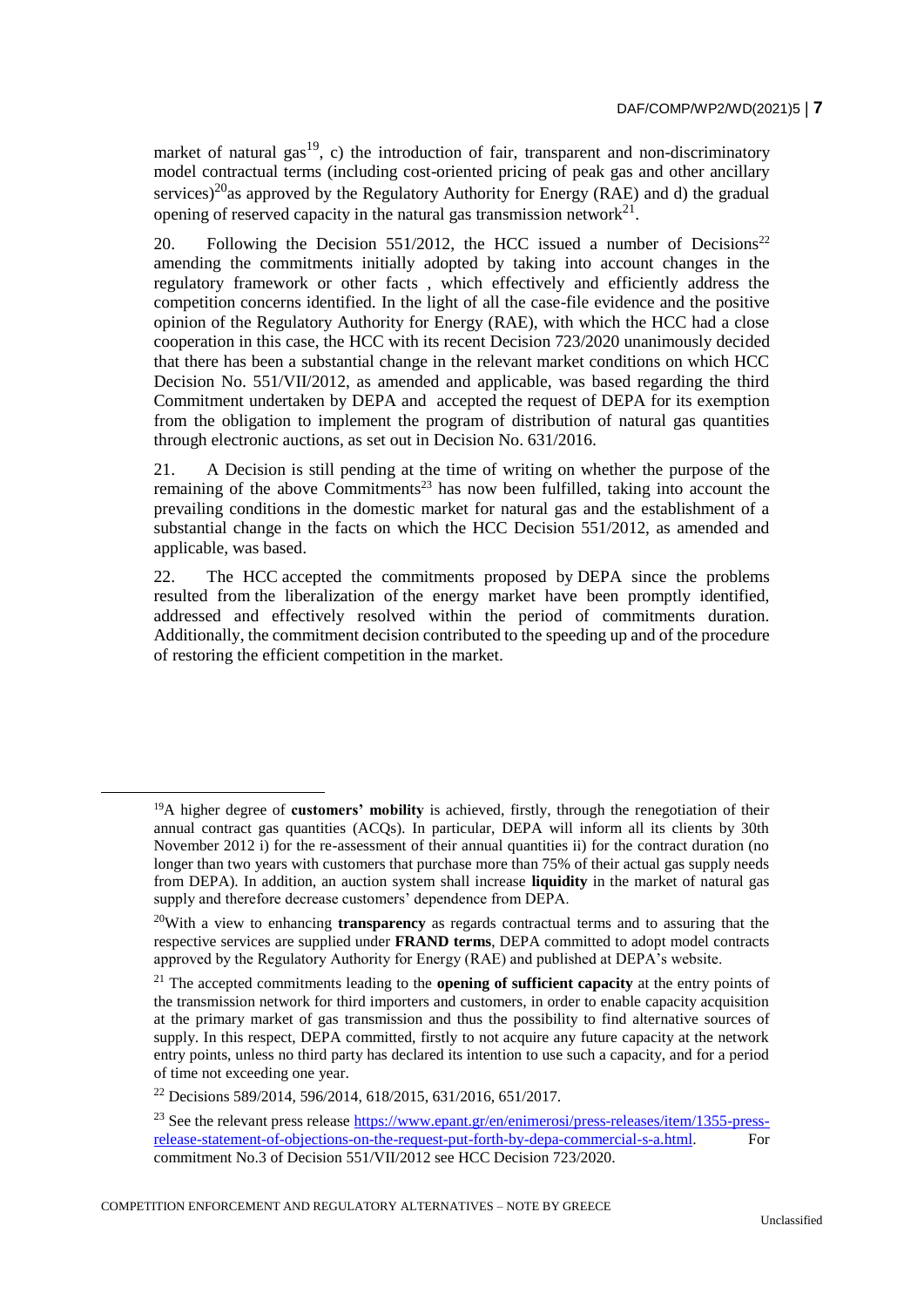# **3.2. Behavioural and Structural remedies under merger control – The case of sealines**

#### *3.2.1. Legal Framework*

23. The Greek Competition Act, Art.8 par 8 foresees the issue of a decision approving a concentration, subject to terms and conditions stipulated by it, in order to ensure that the undertakings concerned abide by the commitments undertaken by them before the Hellenic Competition Commission in order to address potential competitive concerns and make the concentration compatible to Article 7(1) and, in the case of Article 5(5), compatible to Article 1(3) of the Law (equivalent to Art.101 par.3).

### *3.2.2. The case of sea-lines*

24. The HCC with Decision 658/2018 cleared the concentration which concerns the acquisition of sole control over HELLENIC SEAWAYS S.A. by ATTICA GROUP, on the condition that the commitments taken on by ATTICA GROUP, which were imposed by the HCC pursuant to Article 8 par. 6 and 8 of the Greek Competition Act 3959/2011, are adhered to. ATTICA undertook commitments within the axes of i) the liberalisation of demand/space by facilitating new actors' (competitors) entry on areas connecting the port of origin with the port of destination (where ATTICA holds a monopoly/dominant position) and by decreasing ATTICA's dominance in the Greek territory combined with the sale of SUPERFAST XII and HIGHSPEED 7 and ii) maintaining the provided services' frequency and fees at the same levels.

25. In particular, ATTICA GROUP has taken on commitments (for a period of three (3) and five (5) years depending on the individual commitment and region/route) as follows:

- In the event that other third parties/competitors become active in the routes where ATTICA GROUP is competing i) with fast ferries and ii) with conventional ferries, ATTICA will cease its activity in these routes or reduce its routes or move the departure time or withdraw its high speed or conventional ferry.
- Will not increase nor decrease per relevant market (passengers, cars, lorries) the frequency of services from and to Attica for the commitments islands<sup>24</sup>
- Will not increase the fee for passengers, cars and lorries from the current fees per category and seat, with the exception of the current fee for the most expensive category of cabin in the routes from and to Attica for the "commitment" islands.
- Will increase by at least one approach per week its weekly approaches to three (3) remote islands for which there are currently no services provided by other shipping companies and will create links in Greek shipping to destinations for which ATTICA, HSW or any other company are not currently active.

26. In its decision, the HCC reserves the right to impose a fine of ten thousand (10,000) Euros per day in the event of non-compliance with the above commitments taken on by ATTICA.

27. The HCC has also appointed a Monitoring Trustee to oversee ATTICA's compliance with the commitments.

 $^{24}$ in comparison to the frequency of the services during 2017/2018.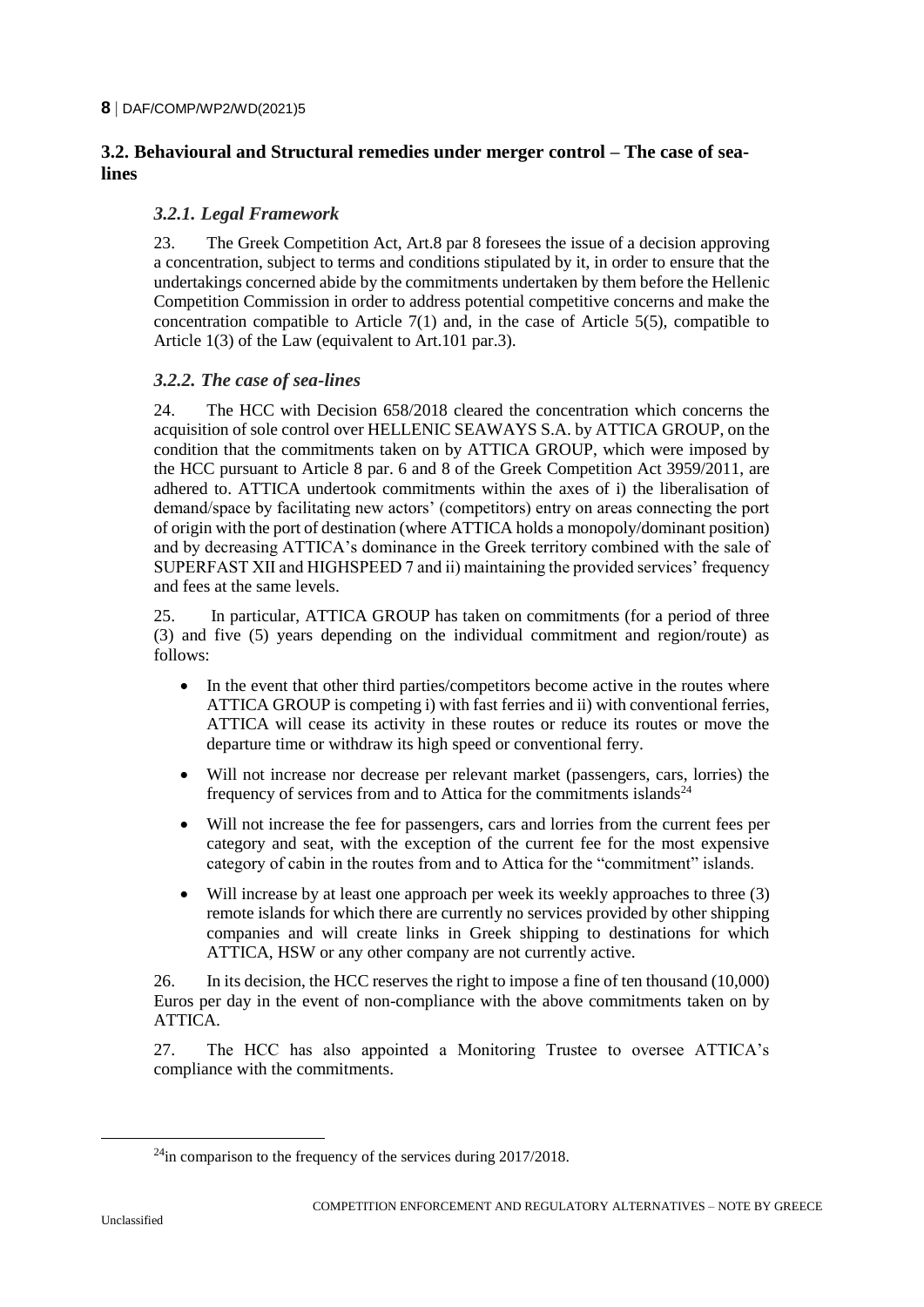28. The HCC could also extend the commitments for a period up to 3 years. Οn April 19, 2021, the HCC (in plenary) assessed the conditions of competition and the effectiveness of the commitments undertaken by ATTICA (under Decision No. 658/2018) and decided to extend the vast majority of commitments for another  $3$  years<sup>25</sup>.

# **3.3. Opinions - The case of the Press Distribution Market**

#### *3.3.1. Legal Framework*

29. Based on article 23 of Greek Competition Act, the HCC may issue an opinion on matters within its competence either on its own initiative or upon request by the competent Minister. The HCC may also express an opinion on draft laws and other regulations that may create barriers to the functioning of competition upon request of the competent Government body.

### *3.3.2. HCC's Opinion 39/2019*

30. In December 2019, the HCC issued an Opinion to the Government on the press distribution market and highlighted certain concerns with respect to the structure and organisation of this market and examined a range of relevant measures to address these  $\text{concerns}^{26}$ .

31. In particular, the Opinion examined the possible legislative adoption of structural measures pertaining to the legal form of the sole distribution agency operating in the market and examined: i) the possibility of the creation of a public-private partnership (PPP), ii) the functioning of distribution agencies in the form of a cooperative, guaranteeing competitive neutrality between publishers at the distribution stage, iii) a new special legal form of a hybrid non-profit (although capital based) press distribution organisation (which could also be adopted by publishing companies),the capital of which should be open to the public (publishers, employees/journalists, readers etc) through crowdfunding, based on specific governance rules enhancing the participation of all significant stakeholders by limiting voting rights for capital contributions up from a specific capital shares' threshold<sup>27</sup>.

32. In addition, it examined potential State intervention measures such as: i) granting of a state aid/subsidy for the distribution of publications (for instance, remote or outermost areas in order to cover increased transport costs), ii) establishing an appropriate legal framework regarding the classification of press distribution services as Services of General Economic Interest (SGEIs), iii) establishing a Supervisory and Regulatory Authority for Press Distribution, responsible for the control, supervision and regulation of the market concerned as well as for ensuring transparency in press distribution or alternatively, the above powers to be included in the competences of the Hellenic Telecommunications and Post Commission (EETT).

33. Given that the market is characterised by quasi-natural monopoly elements, another option examined was to promote competition for the market by providing a printed-press distribution service to companies through auction processes, by form of exclusive rights acquired by the company, which will be bound at the lowest possible tariff to provide the

<sup>&</sup>lt;sup>25</sup> See the relevant press release here  $\frac{https://www.epant.gr/en/en/enimerosi/press-releases/item/1385-}{https://www.epant.gr/en/enimerosi/press-releases/item/1385-}$ [press-release-decision-assessing-the-competitive-conditions-and-the-effectiveness-of-the](https://www.epant.gr/en/enimerosi/press-releases/item/1385-press-release-decision-assessing-the-competitive-conditions-and-the-effectiveness-of-the-commitments-undertaken-by-attica-group.html)[commitments-undertaken-by-attica-group.html.](https://www.epant.gr/en/enimerosi/press-releases/item/1385-press-release-decision-assessing-the-competitive-conditions-and-the-effectiveness-of-the-commitments-undertaken-by-attica-group.html)

<sup>&</sup>lt;sup>26</sup> Se[e https://www.epant.gr/en/decisions/item/1184-opinion-39-2019.html.](https://www.epant.gr/en/decisions/item/1184-opinion-39-2019.html)

<sup>&</sup>lt;sup>27</sup> See J Cage, Saving the media. Capitalism, Crowdfunding and Democracy (HUP 2016).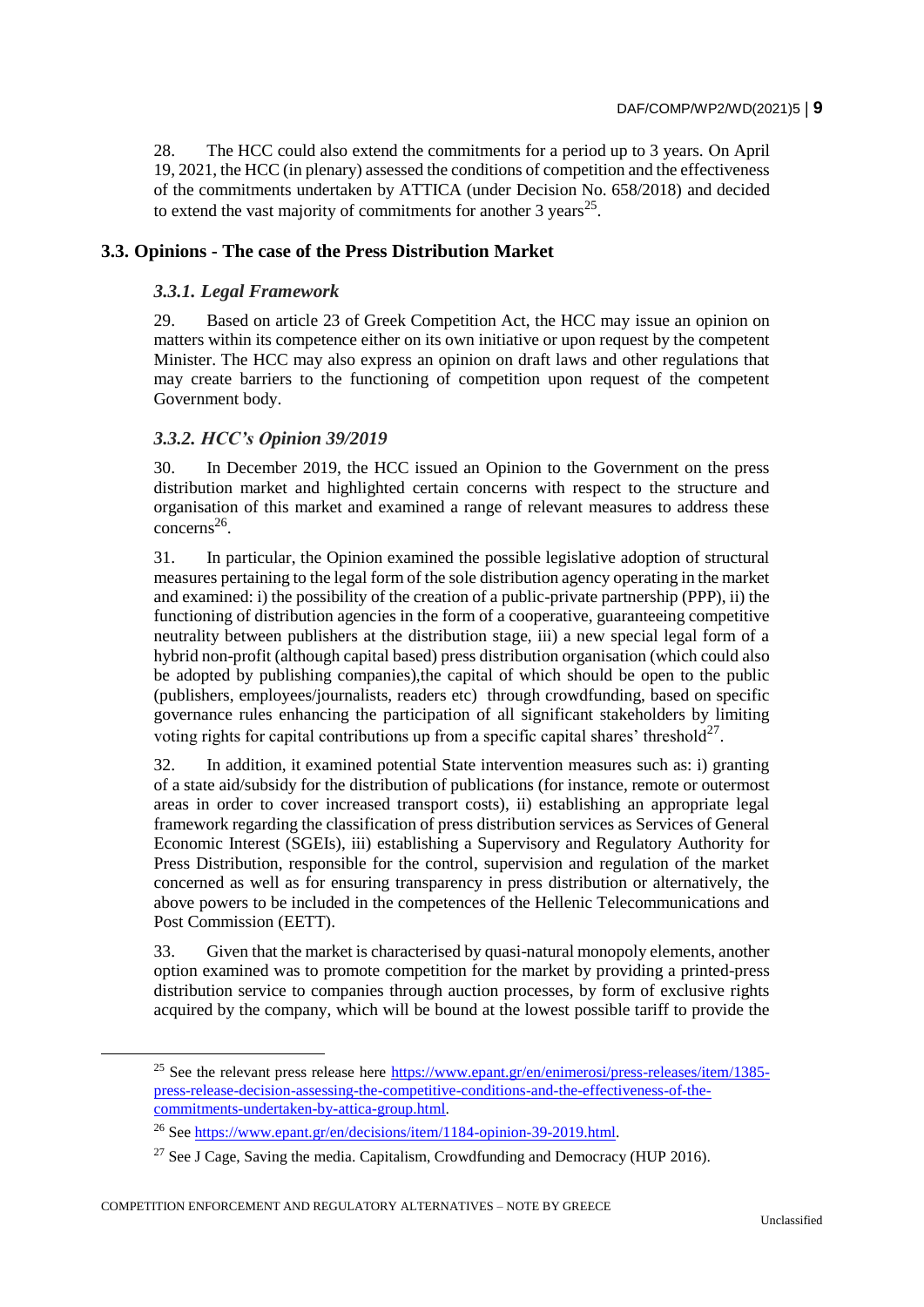service to interested parties (thus ensuring, for instance, the viability of the publishing companies while protecting pluralism).

34. The possibility of enhancing the negotiating position of publishing companies dealing with the press agency's strong bargaining power because of its control over an essential facility in the press distribution value chain, was explored by the Opinion as well, while another potential remedy examined was the enactment of a Code of Conduct<sup>28</sup>, focusing on practices promoting the principle of competitive neutrality.

# **3.4. Market Investigations**

# *3.4.1. Legal Framework*

35. The HCC may examine, pursuant to art.11 of Greek Competition Act, specific sectors of the Greek economy pertaining to its responsibility, at the request of the Minister of Economic Affairs, Competitiveness and Shipping or *ex officio*, and, if after its investigation and public consultation finds that conditions of effective competition do not exist in that sector and that the application of Articles 1, 2 and 5 to 10 (Articles 101/102 TFEU and merger control equivalent) cannot create conditions of effective competition, it may issue a reasoned decision requiring any necessary measures to be taken to create conditions of effective competition in the sector of the economy in question. The HCC may intervene by imposing specific measures which it deems to be strictly necessary, suitable and proportionate for the purpose of creating conditions of effective competition. If the HCC finds that conditions of effective competition do not exist, due, *inter alia*, to legislative acts, it shall issue an opinion, in accordance with the provisions of Article 23, recommending that they be repealed or amended. The article foresees also the reassessment of the measures taken by the HCC to restore the conditions of effective competition, within no more than two (2) years of the date of its decision.

# *3.4.2. Market investigation in the fuel distribution sector – Regulatory Intervention - Formal Opinion (24 October 2012), Decision 29/2012*

36. The HCC conducted two market investigations in the fuel distribution sector, based on Article 11 predecessor (former article 5 Greek Competition Act, as in force at that time) and published one opinion in 2012. This market was characterised by high concentration and a tight oligopolistic structure: there exist two companies in the refining sector, four large companies in the wholesale market (which have a market share of more than 50%), each of them with a nationwide network of fuel stations. The issue of the pricing of gasoline in the Greek market has become a major public issue, and has often been the focus of public debate. Refiners, wholesalers and retailers – essentially the whole oil industry – have been frequently accused of using crude oil price changes to unreasonably increase their margins, by increasing gasoline prices quickly when crude oil prices increase, and adjusting them downwards slowly when crude oil prices decrease, therefore showing that the price transmission mechanism does not operate to the benefit of the final consumer.

37. The measures proposed aimed to facilitate entry into the wholesale market (such as the reduction of the minimum capital and storage capacity required from the wholesale traders in order to obtain a trading license), as well as in the distribution of oil products, and the electronic tracking and monitoring of the fuel market.

38. In particular, Decision 334/V/2007 was issued upon request by the Minister of Development for the examination by the HCC of the competition conditions in the sector

<sup>&</sup>lt;sup>28</sup>imposed by the Competition Commission and implemented by the Press Distribution Agency.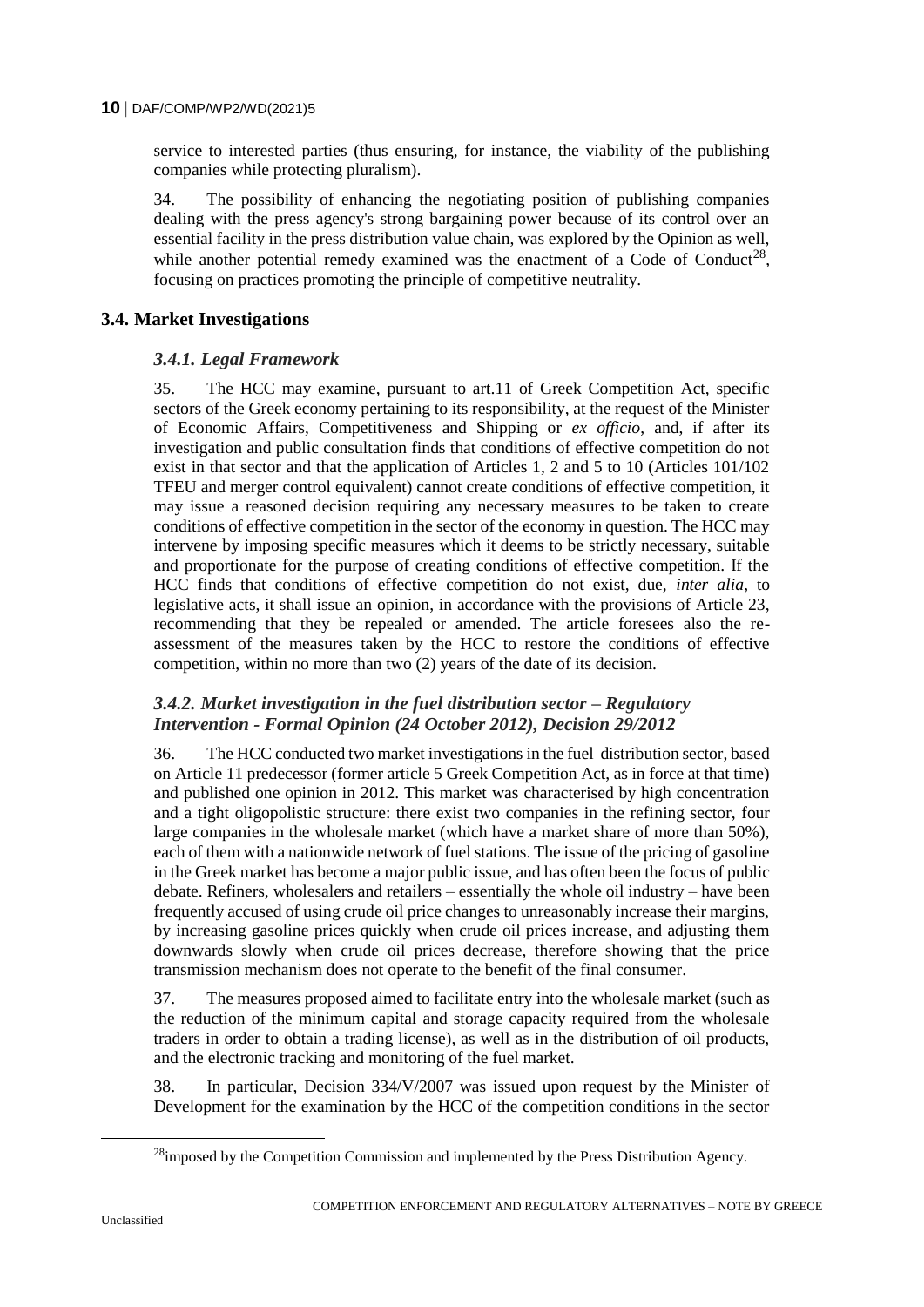for the sale and trading of petroleum products. This decision described the main problems that distort competition in the three oil market segments (the refinery, the wholesale and the retail) and imposed behavioural remedies which it deemed necessary and in compliance with the principal of proportionality, in order to create conditions of effective competition in the said sector of the economy.

39. In the refinery segment, the major problem was connected to the existing strategic stockholding obligation system. In the wholesale segment, the existing legal framework considerably impeded the replacement of Private Use Tanks with new ones of modern specifications. In addition, the legislation in force fixed the minimum fares for transportation of liquid fuel by Public Use Tanks, a practice eventually compatible with social policy concerns, but incompatible with the rules of competition. In the retail segment competition was relatively strong. However, some problems could occur, which were the outcome of the existing legal framework. Although gasoline and oil prices had been set freely, the government reserved the right to set a price ceiling, if it considered that the market was not functioning adequately. Moreover, as a consequence of zoning restrictions imposed by the existing legislation, barriers to entry were raised against potential competitors (e.g. hypermarkets). Furthermore, the fact that the trading hours of liquid fuel service stations had not been liberalized restricted the choice spectrum of the end consumer and could lead to an ultimate price increase.

40. In this context the HCC imposed to the companies certain measures with regard to the reporting of prices before the placement of the order to refineries, other transparency criteria, the set up of nationwide objective criteria by all trading companies regarding the discounts granted on petroleum products, as well as the obligation to notify HCC of their pricing mechanism and any modification thereof applicable in the case of retailers and their buyers.

41. As mandated under Greek Competition Act (as in force at the time), within a year from the issuance of this Decision the HCC re-initiated an inquiry into the same sector, in order to assess the extent, to which the conditions of effective competition had been restored. Following a public consultation process, the HCC issued Decision No 418/V/2008, according to which, the major problem still remained in the refinery segment of the petroleum products sector and was connected to the existing strategic stockholding obligation system, as well as to some other restrictions (i.e lack of storage, bureaucracy, system of compulsory oil reserves in the Greek territory) which made it difficult for a marketer (oil company, large end-consumer etc) to easily import oil products. In the wholesale segment, the problems detected were the same and in the retail segment competition remained relatively strong. However, some problems could still occur, as a result of the existing legal framework (i.e. high fees for license contracts of fuel stations on national roads, fixed trading hours for liquid fuel service stations, prohibition of sale of fuel by hypermarkets etc).

42. By way of the decision in question the HCC imposed several behavioral measures/remedies which it deemed necessary and in compliance with the principal of proportionality, in order to ensure conditions of effective competition in the said sector of the economy, while these were modified by decision of the Minister of Development within the capacity granted by Greek Competition Act (as in force at the time) for reasons of social policy, national economy and/or public interest The main measures/remedies imposed were: (a) the obligation of the refinery companies to notify the Ministry of Development and the petroleum products trading companies of the cost of compulsory stock (CS) regarding the petroleum products traded in the domestic (gasoline, diesel, heating oil) and international markets (aviation and shipping fuel); (b) the obligation of the refinery companies, which supply fuel to non-branded petrol stations that meet the conditions for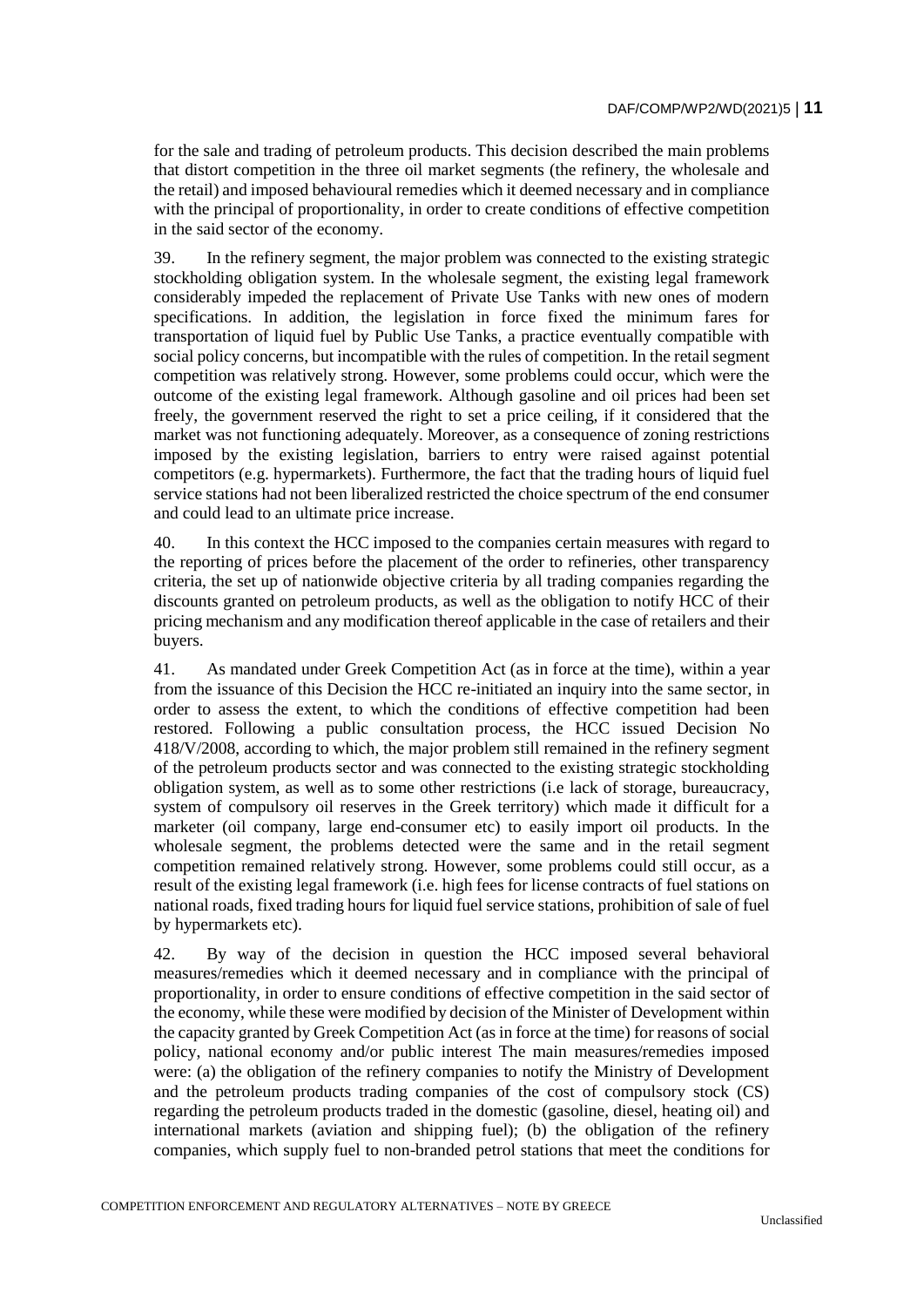direct access to the refineries, to price these in a manner, which does not render void of objective legal provisions on direct access of the stations and transparency measures with regard to discounts.

43. The HCC revisited the fuel sector in 2012, with a view to addressing regulatory barriers that may impede the functioning of effective competition in the fuel sector. By its 29/2012 Opinion, the HCC updated and supplemented its two earlier regulatory interventions (Decisions No 334/V/2007 and No 418/V/2008). The aim was to eliminate market distortions and promote competition to the benefit of market participants and the final consumers. Although a significant number of its 2007 and 2008 measures and proposals had already been adopted, by the State, the HCC considered appropriate to review anew the prevailing conditions in the fuel sector, by issuing detailed proposals concerning the different segments of the fuel chain.

44. In particular, the HCC proposed the adoption of several measures. The most important recommendation regarding the refining market were i) the imposition on refiners of the obligation to notify to the national Regulatory Authority for Energy (RAE) and the Ministry of the Environment, Energy and Climate Change (YPEKA) the cost of the "compulsory stock obligation" charged to fuel companies (wholesalers) and large final consumers, in both the domestic (petrol, heating and diesel fuel) and the international market (aviation and marine fuels), ii) the imposition on refiners of the obligation to make an analysis of the allocation of costs included in the premium which is charged to the oil companies and large final consumers, in both the domestic (petrol, heating and diesel fuel) and the international markets (aviation and marine fuels), and to notify this information to RAE and the competent Ministry (YPEKA) and iii) the need to create an "Independent" Stockholding Operator for Security Stocks", in accordance with european standards, or to introduce a system of "regulated third-party access" to the storage facilities of refineries or fuel companies or even third parties for emergency stockholding (regulating access and use of the essential stockholding facilities under fair and non-discriminatory terms, as predetermined and approved by RAE).

45. The main recommendations regarding wholesale market were i)to abolish the minimum capital requirement with regard to fuel trading licensing [Art. 6(5)(b) Law 3054/2002], as this requirement could not be considered reasonably proportional for the achievement of any public interest objective pursued and ii) to abolish the mandatory storage of at least two categories of fuel products, i.e. Light, Medium and Heavy grades of oil [art. 6(6) Law 3054/2002] as a condition to wholesale licensing.

46. With regard to the retail segment, the main recommendations were a) to abolish the restriction that Supply Cooperatives and Consortia are not allowed to possess or use privately owned storage facilities, other than those specified in the operating licenses of the gas stations-members of the Supply Cooperative or Consortium [art. 7(10) Law 3054/2002], ii) to abolish the restriction that Supply Cooperatives and Consortia are not allowed to possess and/or operate tanker trucks, other than those specified in the operating licenses of the gas stations-members of the Supply Cooperative [Art. 7(10) Law 3054/2002], iii) to render the holders of Independent Gas Station retail licences solely liable for the quantity and quality of the transported fuel products (from the stage of delivery of the product to them to the stage of final delivery to the consumer) [art.  $6(7)$  Law 3054/2002], iv) to install electronic panels along national motorways displaying liquid-fuel retail prices (for unleaded gasoline and diesel) of the three (3) gas stations following the electronic panel and their respective distances, in order to fully inform drivers, v) to oblige gas stations to state the price and quantity of liquid fuel on all receipts issued and vi) to impose the installation of inflow-outflow systems throughout the fuel supply chain (refining, wholesale trading and retail trading of any form).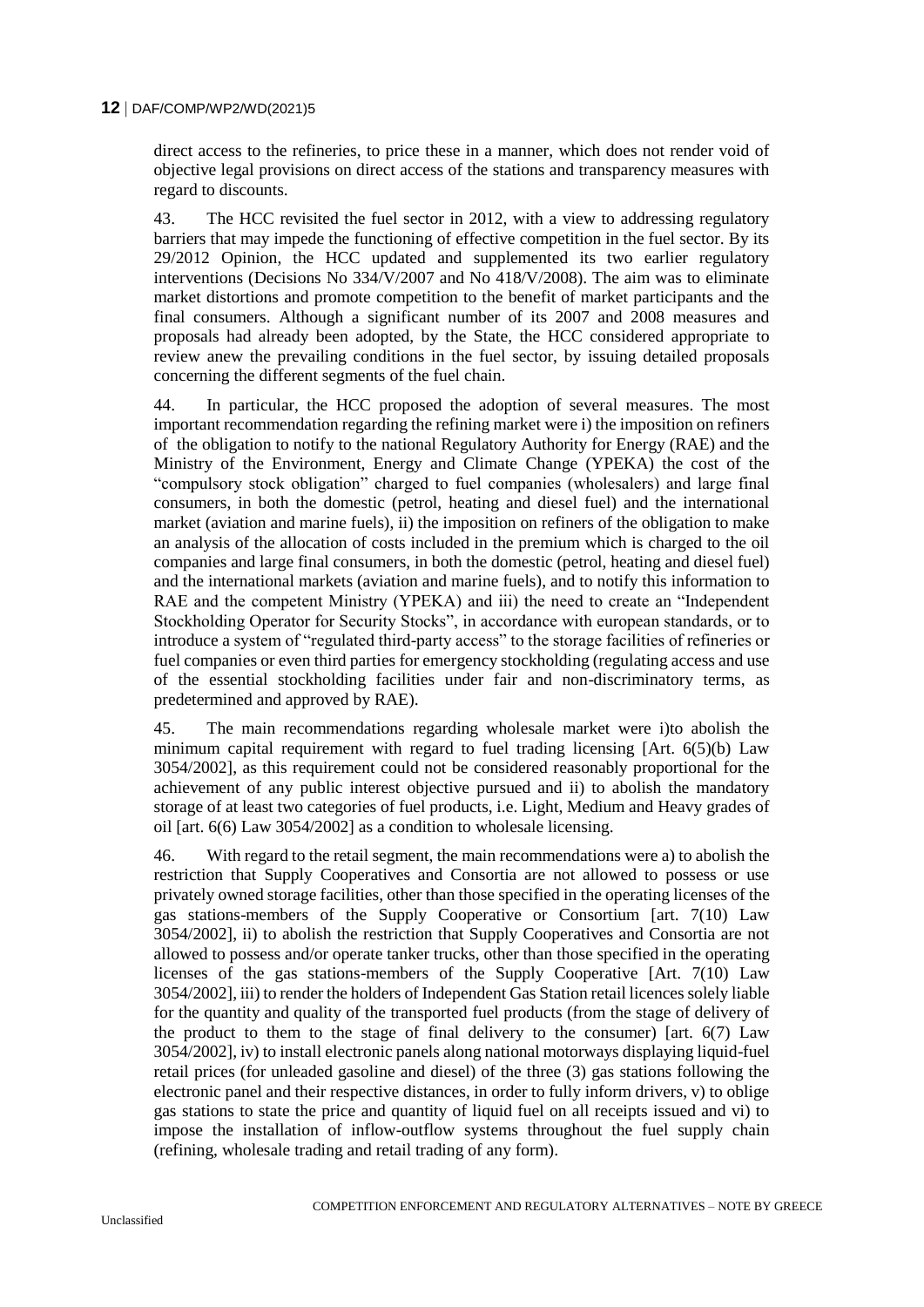47. The HCC also took the opportunity to stress the importance of some other parameters which, despite falling outside the ambit of its competences, entailed an indirect effect on competition levels (in particular, fuel smuggling and adulteration). Measures such as fuel tagging and GPS installation, liquid fuel tracing through the use of radioisotope or molecular technology tracers, implementation of inflow-outflow system in all tax warehouses and fuel transport vessels were recommended.

48. Most of the recommendations of the HCC were adopted by the State.

# *3.4.3. Market Investigation in the Construction Sector and in the Press Distribution Sector pursuant to Article 11 Law 3959/2011 – First Interim Report and Launch of Public Consultation*

49. The HCC ex officio has recently decided to initiate a market investigation in the press distribution sector<sup>29</sup> and the construction sector<sup>30</sup>.

50. The HCC has issued the first interim reports $31$  with respect to the conditions of competition in the construction and press distribution sectors and has launched a public consultation inviting interested parties to comment. According to the interim reports, in the construction sector (and in particular in the market for public works) and in the press distribution sector (and in particular in the market for printed press distribution), there is a lack of effective competition, which cannot be remedied with the application of Articles 1,2 and 5-10 Greek Competition Act. In particular:

51. The interim report for the construction sector focused on structural market problems on the basis of horizontal common ownership. In particular, according to the report, the joint horizontal participation of a specific fund in the two largest construction undertakings in Greece may lead to unilateral and coordinated effects. Moreover there has been a significant concentration in the construction industry in the last decade with increasing barriers to entry in some of its sub markets. Also using quantitative estimates on the effective number of firms and a dataset of large public works tenders, the HCC examined the impact of common ownership, as measured by the number of discounts/offers, submitted in the context of each tender.

52. Other potential issues to competition were identified in the existing legal framework, taking into account the concerns expressed by companies in the industry and the preliminary investigation of HCC, such as: regulating abnormally low offers, allowing a construction joint venture after the selection of the bidder, changes in contract award criteria, the classification criteria of the Register of Contractors of Public Works (ΜΗ.ΕΕ.D.Ε), joint bidding and the more intensive and the wider use of Public Private Partnerships and concessions and prior analysis of their impact on competition.

53. The interim report in the press distribution sector focused on the monopolistic market structure and the existence of a single press distribution agency and applied the theory of vertical common ownership to the shareholder structure of the agency. In

 $^{29}$ On December,  $23^{\text{rd}}$  2020. See the relevant press release < [https://www.epant.gr/en/enimerosi/press-releases/item/1273-press-release-decision-for-the](https://www.epant.gr/en/enimerosi/press-releases/item/1273-press-release-decision-for-the-initiation-of-a-regulatory-intervention-procedure-market-investigation-in-the-press-distribution-sector-in-accordance-with-article-11-of-law-3959-2011.html)[initiation-of-a-regulatory-intervention-procedure-market-investigation-in-the-press-distribution](https://www.epant.gr/en/enimerosi/press-releases/item/1273-press-release-decision-for-the-initiation-of-a-regulatory-intervention-procedure-market-investigation-in-the-press-distribution-sector-in-accordance-with-article-11-of-law-3959-2011.html)[sector-in-accordance-with-article-11-of-law-3959-2011.html>](https://www.epant.gr/en/enimerosi/press-releases/item/1273-press-release-decision-for-the-initiation-of-a-regulatory-intervention-procedure-market-investigation-in-the-press-distribution-sector-in-accordance-with-article-11-of-law-3959-2011.html). On the progress of the market investigation see https://www.epant.gr/en/enimerosi/investigation-press.html.

<sup>&</sup>lt;sup>30</sup>On January, 8<sup>th</sup> 2021. See the relevant press release < [https://www.epant.gr/en/enimerosi/press](https://www.epant.gr/en/enimerosi/press-releases/item/1269-press-release-initiation-of-the-procedure-referred-to-in-article-11-of-law-3959-2011-regulatory-intervention-in-the-construction-sector.html)[releases/item/1269-press-release-initiation-of-the-procedure-referred-to-in-article-11-of-law-3959-](https://www.epant.gr/en/enimerosi/press-releases/item/1269-press-release-initiation-of-the-procedure-referred-to-in-article-11-of-law-3959-2011-regulatory-intervention-in-the-construction-sector.html) [2011-regulatory-intervention-in-the-construction-sector.html>](https://www.epant.gr/en/enimerosi/press-releases/item/1269-press-release-initiation-of-the-procedure-referred-to-in-article-11-of-law-3959-2011-regulatory-intervention-in-the-construction-sector.html).

 $31$ On April,  $7<sup>th</sup>$  2021 for constructions sector and on March, 23<sup>rd</sup> 2020 for press distribution sector.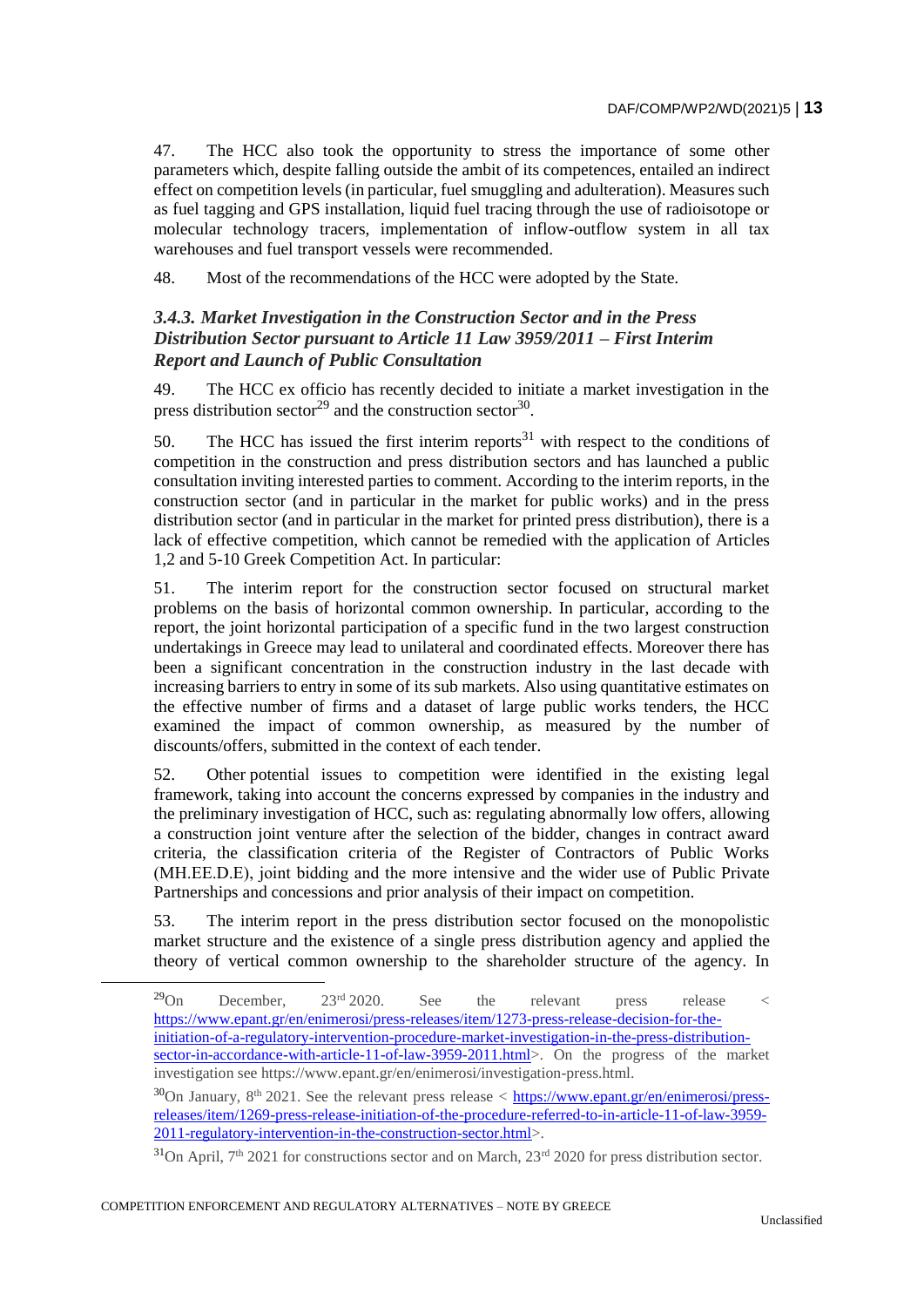particular, according to the interim report, the structure of the single press distribution agency with the participation of publishers-shareholders in its share capital may create incentives for potential coordination and possible unilateral behaviour benefiting the publishers-shareholders over rival shareholders $^{32}$ .

54. These market investigations are ongoing at the time of writing.

# **3.5. Sectoral inquiries**

# *3.5.1. Legal Framework*

55. Art. 40 of the Greek Competition Act provides the HCC with the competence to investigate a particular sector of the economy or certain types of agreements in various sectors where prices or other circumstances give cause to suspect that competition is being restricted or distorted. The HCC may publish a report on the results of its investigation of particular sectors of the economy or certain types of agreements in various sectors and ask the interested parties for their comments.

56. The HCC by exercising the respective powers conferred on it, pursuant to Article 40 of Law 3959/2011 has recently decided to initiate two sector inquires in the Fintech and E-commerce sector.  $33$  The HCC has initiated these in depth investigations on the competitive conditions prevailing in the market for financial technology services and in the digital environment, in order to enhance consumer welfare, but also to actively contribute to the country's digital transformation and the promotion of innovation. The launch of these sector inquiries takes place at a time when the Covid-19 pandemic has significantly strengthened the increasing use of electronic banking and electronic payment systems and has also increased the reliance of Greek consumers on online retailers' commercial activities. In that regard, it is part of the wider set of actions undertaken by the HCC to protect consumers at this difficult situation.

57. The HCC has also recently concluded its sector inquiry in the field of production, distribution and marketing of basic consumer goods and in particular food products, as well as cleaning and personal hygiene products $^{34}$ .

# *3.5.2. Fintech*

58. The HCC taking into account the increasing use of financial technology in the provision of financial services, as well as the ability of modern technology tools to facilitate restrictions of competition in the digital environment, has initiated by decision of 11.03.2020 a sector inquiry into financial technology services (Fintech) with the collaboration of the *Bank of Greece.*

59. The use of financial technologies benefits consumers and businesses in several ways, as it contributes to the development of innovative products and the provision of integrated and more affordable services, the improvement of the access to finance of companies (mainly SME's) and the strengthening of competition through the entry of new

<sup>&</sup>lt;sup>32</sup>The HCC has also assessed the market for printed press distribution in its relevant Opinion 39/2019 (according to article 23 Law 3959/2011) as described above.

 $33$ On March,  $11<sup>th</sup>$  2020. For the ongoing sector inquiry in the e-commerce sector see https://www.epant.gr/en/enimerosi/sector-inquiry-into-e-commerce.html. For the ongoing sector inquiry in the fintech sector see https://www.epant.gr/en/enimerosi/sector-inquiry-into-fintech.html.

<sup>&</sup>lt;sup>34</sup>HCC Decision in 2012 initiated in 2014, prioritized in 2019, updated in 2020 and concluded in 2021. See<https://www.epant.gr/en/enimerosi/sector-inquiry-into-basic-consumer-goods.html>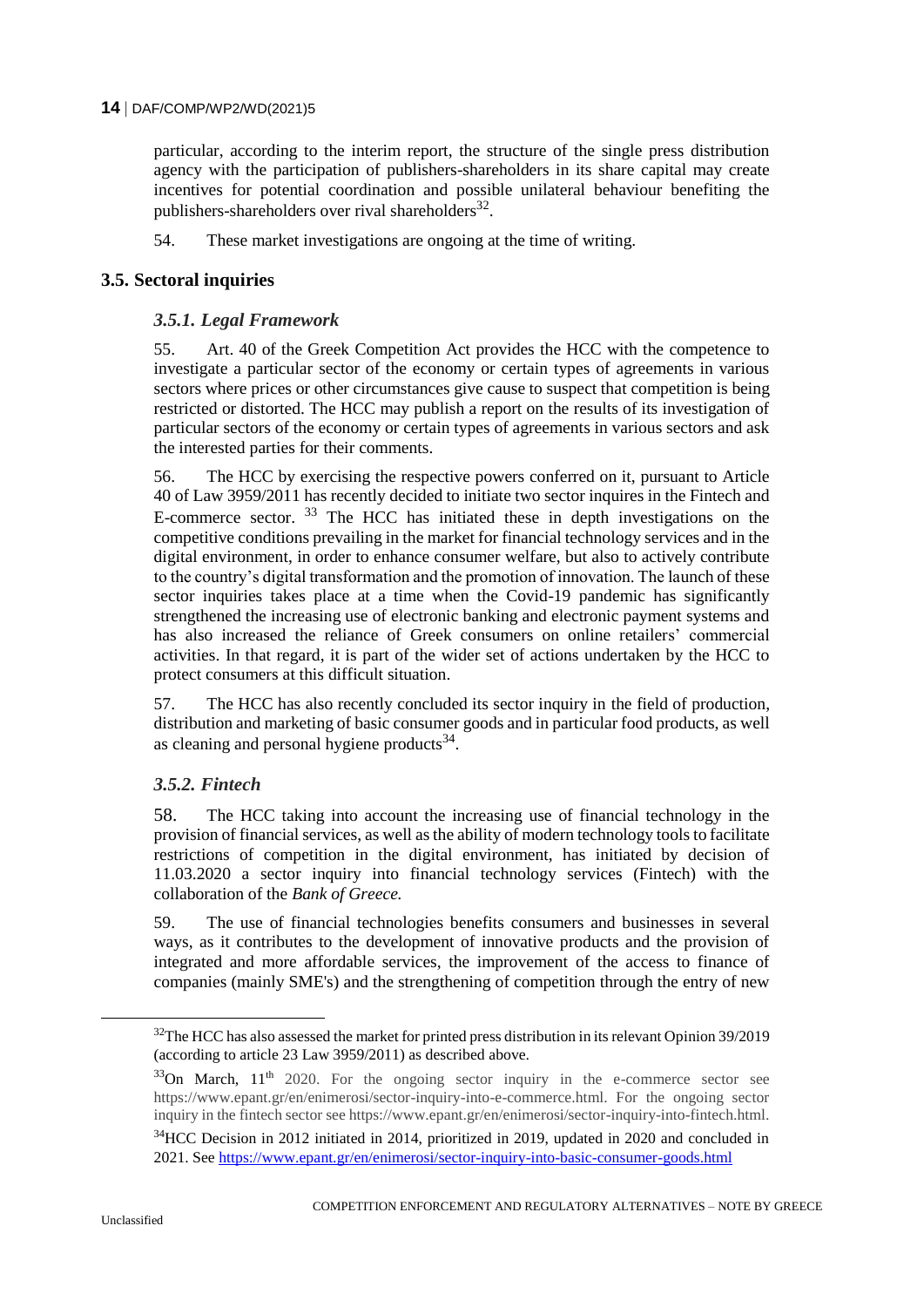competitors in the market. However, the basic characteristics of these technologies, which are primarily the use of platforms, big data and algorithms, can facilitate the adoption of practices that are able to harm consumers and impede innovation and competitiveness in the specific sector.

# *3.5.3. E commerce*

60. The HCC taking into account the increasing important role of e-commerce in Greek consumers' habits, as a reliable channel for the distribution of goods and services, as well as the ability of modern technology tools to facilitate restrictions of competition in the digital environment, has initiated by decision of 11.03.2020 a sector inquiry into ecommerce, pursuant to Article 40 of Law 3959/2011.

61. E-commerce is undoubtedly, after all, the key driver for promoting pricing competition due to certain parameters, such as, for example, the lower operating costs of online retailers and the ease of product search and price comparison. However, artificial intelligence, the use of algorithms and the ability to use big data can, in some cases, facilitate the adoption of practices that are able to harm consumers.

### *3.5.4. Basic consumer goods*

62. Following the publication of an Interim Report, the public consultation, as well the analysis of the updated data collected during 2020, the HCC published<sup>35</sup> its Final (market study) Report in the field of production, distribution and marketing of basic consumer goods and in particular food products, as well as cleaning and personal hygiene products. The main conclusions and HCC's decision are that due to i) the significant changes in consumer habits in recent months (associated with the current difficult and extraordinary conditions of COVID-19 pandemic) ii)the expected entry of new business models in the market and iii) the limitation of the scope of this Sectoral Inquiry to certain product categories, it is not considered necessary at the moment to initiate a regulatory intervention in the sector or to consider the introduction of new institutions<sup>36</sup>. The above possibility will be considered after the completion of a follow-up supermarket sector inquiry, (which is planned in the medium term - in two years ) which will expand, possibly, on different product categories; based on the systematic processing of data collected by the HCC Economic Intelligence Platform already (as of January 2020). It is considered necessary that the HCC continues to monitor the sector, both for the specific consumer products examined in the context of this sectoral inquiry, as well as for other products, food or other basic consumer products. Several of the competition problems of the market are related to the exercise of bargaining power and can possibly be solved by a carefully designed application of articles 1, 2 of Law 3959/2011 and of articles 101, 102 TFEU.

#### **3.6. Cooperation with NRAs**

#### *3.6.1. Legal Framework*

63. Art.24 of Greek Competition Act describes the framework of cooperation between HCC and regulatory or other authorities which monitor particular sectors of the national economy. The HCC shall assist such authorities, upon request, on matters of application of Articles 1 and 2 of this Law and Articles 101 and 102 of the TFEU and of Articles 5 to 10

 $\overline{a}$ 

COMPETITION ENFORCEMENT AND REGULATORY ALTERNATIVES – NOTE BY GREECE

 $35$  On March,  $5<sup>th</sup>$  2021.

 $36$ Such as that of an Ombudsman or Commissioner appointed by the HCC who would negotiate a Code of Conduct or a Best Practices Guide between the parties involved.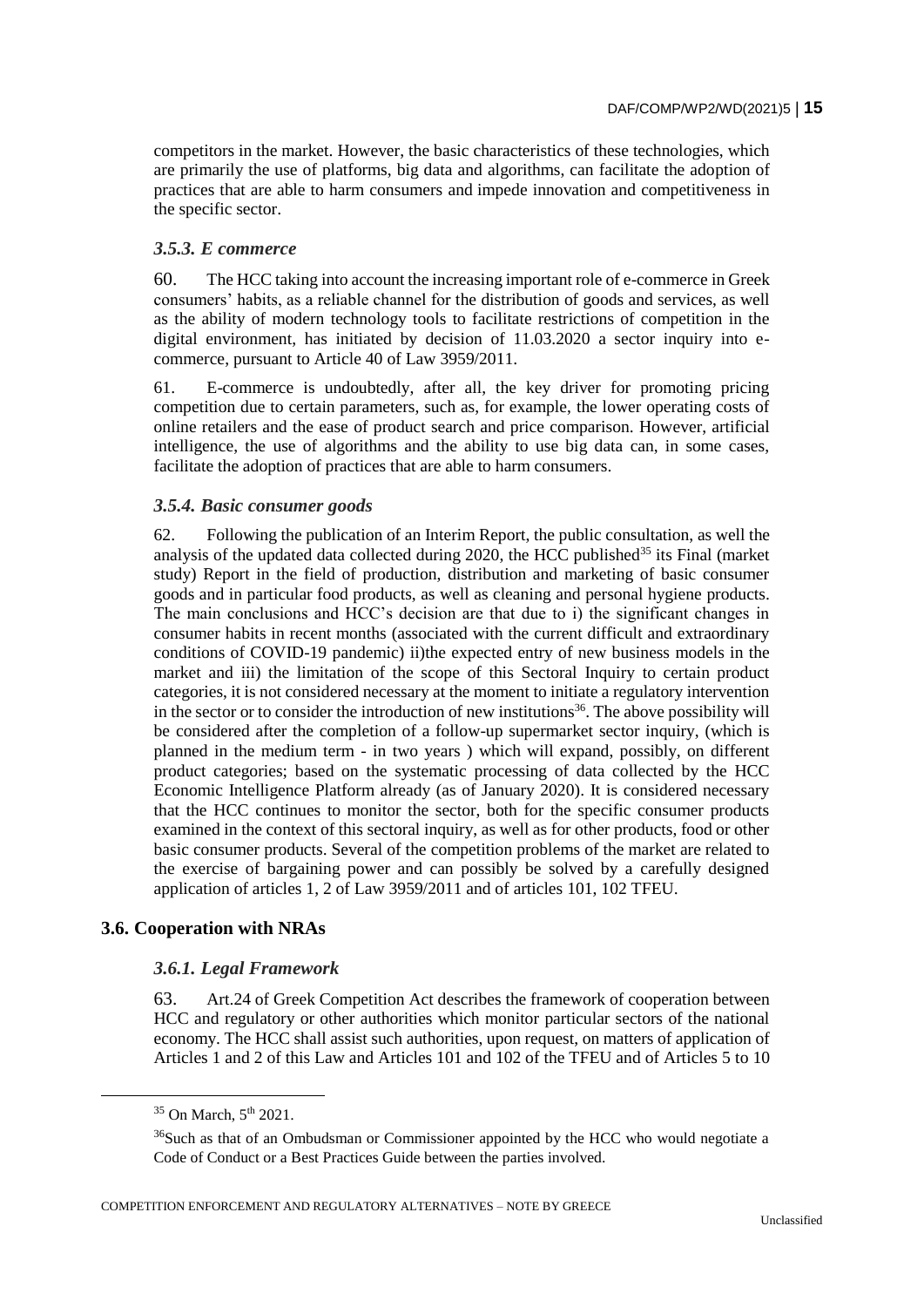in relation to concentrations in the relevant sectors. The HCC may also request the assistance of the above authorities in cases where the responsibility of implementing the above articles in those specific sectors lies with it. Similar articles establishing the framework of cooperation between NRAs and the HCC are contained in art. 23 and 26 of law 4001/2011 governing the function of the Regulatory Authority for Energy, as well as in art. 112 of law 4389/2016 governing the functions of the Hellenic Regulatory Authority for Ports.

64. Currently, article 24 of Law 3959/2011 is under revision in order to establish a regulatory policy and competition network with the participation of four NRAs and the HCC, to enhance coordination and cooperation among these. More specifically, NRAs will cooperate with HCC i) by sharing information on cases in order to harmonize competition and regulation policies and avoid conflict and duplication of efforts, ii) by setting joint expert groups for the drafting of common guidelines for specific sectors and iii) for cooperating in sectoral inquiries and inspections.

# *3.6.2. MOUs*

65. The HCC has proposed to all regulatory authorities as early as March 2020 the conclusion of Memoranda of Cooperation, on the model of the Memorandum of Cooperation with the Hellenic Single Public Procurement Authority (HSPPA) signed in October 2019. In this broader context for strengthening cooperation, a Memorandum of Understanding was signed between the Hellenic Competition Commission (HCC) and the Hellenic Regulatory Authority for Energy (RAE) on 25 September 2020 and another one between the Hellenic Competition Commission (HCC) and the Hellenic Regulatory Authority for Ports (RAL) on 2 April 2021, with the aim to consolidate and enhance the cooperation between HCC and the two Authorities by combining their common experiences, and strengthen their relationship. The enhanced cooperation between HCC and NRAs aims to increase regulatory efficiency to best interact as ex ante regulatory policy with ex post competition law enforcement in the energy and port industry markets. Particular emphasis is placed on the establishment of joint working groups for the development of guidelines, studies and research papers on issues of common interest, within the competences of the Authorities. The Authorities agreed, inter alia, to carry out actions to promote policies and strategies to inform economic operators/participants in the energy market and port industry market on matters relating to the responsibilities of the HCC and National Regulating Authorities, for the benefit of society, the economy and the general public.

# **4. Digital markets – Platform ecosystems: amendments to the Greek Competition Act**

66. A proposal of the legislation drafting committee for the amendment of the Greek Competition Act (Law 3959/2011, as in force) is to include the abuse of central position by leading companies in ecosystems of paramount importance.

67. In the presence of complex interrelationships among multiple institutional actors guiding multi-product and multi-actor ecosystems, the need for effective integration and synchronization of regulatory and competition jurisdictions has to be in the core of legislative reform.<sup>37</sup> The proposal if adopted will work as a complement to the Digital

<sup>&</sup>lt;sup>37</sup> Ecosystems and Competition Law in Theory and Practice (I. Lianos, Michael G. Jacobides UCL Centre for Law, Economics and Society , res Paper Series 1/2021), available at [https://papers.ssrn.com/sol3/papers.cfm?abstract\\_id=3772366](https://papers.ssrn.com/sol3/papers.cfm?abstract_id=3772366).